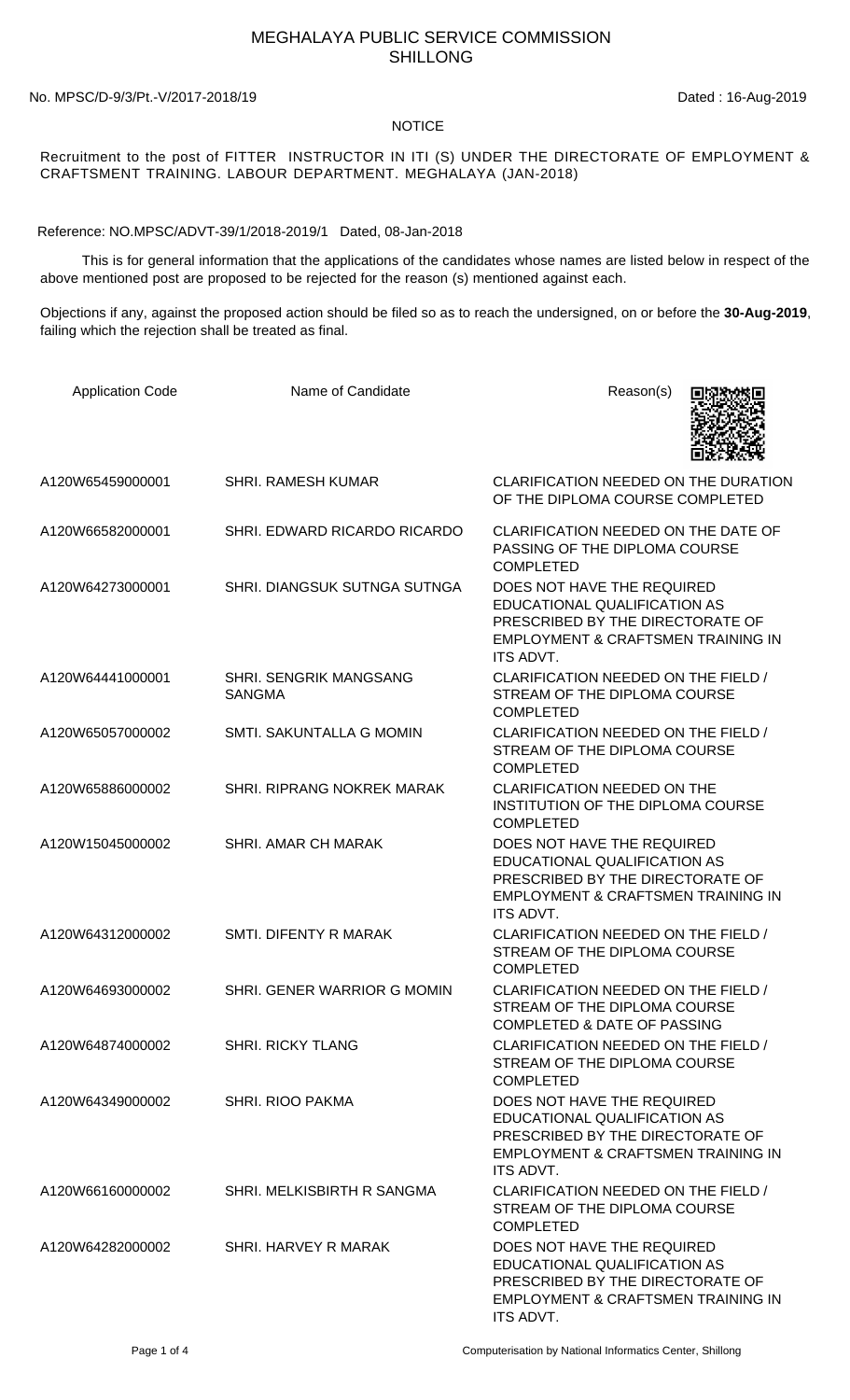| <b>Application Code</b> | Name of Candidate                                 | Reason(s)                                                                                                                                                    |
|-------------------------|---------------------------------------------------|--------------------------------------------------------------------------------------------------------------------------------------------------------------|
| A120W66146000002        | SMTI. WANSUKLANG MALNGIANG                        | CLARIFICATION NEEDED ON THE FIELD /<br>STREAM OF THE DIPLOMA COURSE<br><b>COMPLETED</b>                                                                      |
| A120W62661000002        | <b>SHRI. ISTARWEL MARNGAR</b>                     | DOES NOT HAVE THE REQUIRED<br>EDUCATIONAL QUALIFICATION AS<br>PRESCRIBED BY THE DIRECTORATE OF<br>EMPLOYMENT & CRAFTSMEN TRAINING IN<br><b>ITS ADVT.</b>     |
| A120W66784000002        | SHRI. TENGCHENG G MOMIN                           | CLARIFICATION NEEDED ON THE FIELD /<br>STREAM OF THE DIPLOMA COURSE<br><b>COMPLETED &amp; ITS DURATION</b>                                                   |
| A120W65900000002        | SHRI. MACKENZIE D ARENGH                          | CLARIFICATION NEEDED ON THE FIELD /<br>STREAM OF THE DIPLOMA COURSE<br><b>COMPLETED &amp; DATE OF PASSING</b>                                                |
| A120W65783000002        | <b>SMTI. SALCHIRA MRONG MRONG</b><br><b>MARAK</b> | CLARIFICATION NEEDED ON THE FIELD /<br>STREAM OF THE DIPLOMA COURSE<br><b>COMPLETED</b>                                                                      |
| A120W58980000003        | SHRI, DAWANHI SHADAP                              | CLARIFICATION NEEDED ON THE FIELD /<br>STREAM OF THE DIPLOMA COURSE<br><b>COMPLETED</b>                                                                      |
| A120W65571000003        | SHRI. IENGKUPAR NONGDKHAR                         | DOES NOT HAVE THE REQUIRED<br>EDUCATIONAL QUALIFICATION AS<br>PRESCRIBED BY THE DIRECTORATE OF<br>EMPLOYMENT & CRAFTSMEN TRAINING IN<br>ITS ADVT.            |
| A120W64923000003        | SHRI. JARETH ANTONY OHIO<br><b>LYNGDOH</b>        | DOES NOT HAVE THE REQUIRED<br>EDUCATIONAL QUALIFICATION AS<br>PRESCRIBED BY THE DIRECTORATE OF<br><b>EMPLOYMENT &amp; CRAFTSMEN TRAINING IN</b><br>ITS ADVT. |
| A120W39382000003        | <b>SHRI. MIWELL MAWIONG</b>                       | CLARIFICATION NEEDED ON THE FIELD /<br>STREAM OF THE DIPLOMA COURSE<br><b>COMPLETED</b>                                                                      |
| A120W64697000003        | SHRI, MANRAK A, MARAK                             | CLARIFICATION NEEDED ON THE FIELD /<br>STREAM OF THE DIPLOMA COURSE<br><b>COMPLETED</b>                                                                      |
| A120W65436000003        | <b>SHRI. RICHARD PATHAW</b>                       | DOES NOT HAVE THE REQUIRED<br>EDUCATIONAL QUALIFICATION AS<br>PRESCRIBED BY THE DIRECTORATE OF<br>EMPLOYMENT & CRAFTSMEN TRAINING IN<br><b>ITS ADVT.</b>     |
| A120W41024000003        | SHRI. SANJEEV WAHLANG                             | DOES NOT HAVE THE REQUIRED<br>EDUCATIONAL QUALIFICATION AS<br>PRESCRIBED BY THE DIRECTORATE OF<br>EMPLOYMENT & CRAFTSMEN TRAINING IN<br>ITS ADVT.            |
| A120W64244000003        | SHRI. THIYOVAN LAPASAM                            | CLARIFICATION NEEDED ON THE FIELD /<br>STREAM OF THE DIPLOMA COURSE<br><b>COMPLETED</b>                                                                      |
| A120W64250000003        | SHRI. TANGKAN A SANGMA                            | DOES NOT HAVE THE REQUIRED<br>EDUCATIONAL QUALIFICATION AS<br>PRESCRIBED BY THE DIRECTORATE OF<br>EMPLOYMENT & CRAFTSMEN TRAINING IN<br><b>ITS ADVT.</b>     |
| A120W47740000003        | SHRI. WANBAIT SHYLLA                              | DOES NOT HAVE THE REQUIRED<br>EDUCATIONAL QUALIFICATION AS<br>PRESCRIBED BY THE DIRECTORATE OF<br>EMPLOYMENT & CRAFTSMEN TRAINING IN<br><b>ITS ADVT.</b>     |
| A120W64510000003        | SHRI. WALMA K MARAK                               | DOES NOT HAVE THE REQUIRED<br>EDUCATIONAL QUALIFICATION AS<br>PRESCRIBED BY THE DIRECTORATE OF<br>EMPLOYMENT & CRAFTSMEN TRAINING IN<br>ITS ADVT.            |
| A120W44155000004        | SHRI. ALBING ROY WAR                              | CLARIFICATION NEEDED ON THE FIELD /<br>STREAM OF THE DIPLOMA COURSE<br><b>COMPLETED</b>                                                                      |
| Page 2 of 4             |                                                   | Computerisation by National Informatics Center, Shillong                                                                                                     |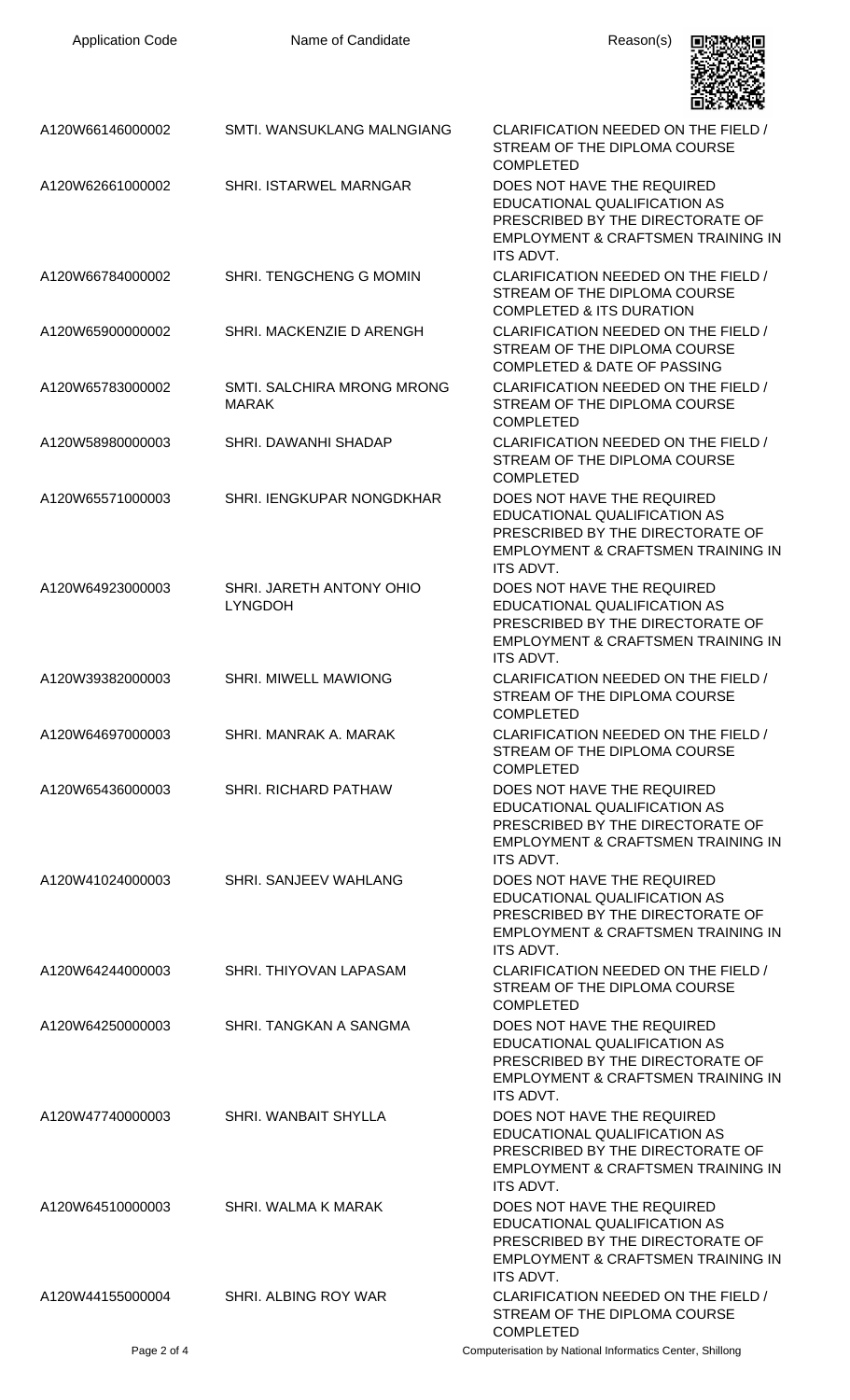| <b>Application Code</b> | Name of Candidate                               | Reason(s)                                                                                                                                                           |
|-------------------------|-------------------------------------------------|---------------------------------------------------------------------------------------------------------------------------------------------------------------------|
| A120W25337000004        | SHRI. PYNTIPLANG LYNGDOH                        | CLARIFICATION NEEDED ON THE FIELD /<br>STREAM OF THE DIPLOMA COURSE<br><b>COMPLETED</b>                                                                             |
| A120W66544000004        | SHRI. CONSTAR LYNGDOH                           | DOES NOT HAVE THE REQUIRED<br>EDUCATIONAL QUALIFICATION AS<br>PRESCRIBED BY THE DIRECTORATE OF<br>EMPLOYMENT & CRAFTSMEN TRAINING IN<br>ITS ADVT.                   |
| A120W09989000004        | SHRI. STEPHENSUS CHERAN MOMIN                   | CLARIFICATION NEEDED ON THE FIELD /<br>STREAM OF THE DIPLOMA COURSE<br><b>COMPLETED</b>                                                                             |
| A120W38249000004        | SMTI. PEBIANA R MARAK                           | DOES NOT HAVE THE REQUIRED<br><b>EDUCATIONAL QUALIFICATION AS</b><br>PRESCRIBED BY THE DIRECTORATE OF<br>EMPLOYMENT & CRAFTSMEN TRAINING IN<br><b>ITS ADVT.</b>     |
| A120W65724000004        | <b>SMTI. BAMCHI M MARAK</b>                     | DOES NOT HAVE THE REQUIRED<br>EDUCATIONAL QUALIFICATION AS<br>PRESCRIBED BY THE DIRECTORATE OF<br>EMPLOYMENT & CRAFTSMEN TRAINING IN<br><b>ITS ADVT.</b>            |
| A120W35302000004        | SHRI. MARSHAL MALLAI                            | CLARIFICATION NEEDED ON THE FIELD /<br>STREAM OF THE DIPLOMA COURSE<br><b>COMPLETED</b>                                                                             |
| A120W65182000004        | SHRI. RYAN RAYNER N SANGMA                      | DOES NOT HAVE THE REQUIRED<br>EDUCATIONAL QUALIFICATION AS<br>PRESCRIBED BY THE DIRECTORATE OF<br>EMPLOYMENT & CRAFTSMEN TRAINING IN<br><b>ITS ADVT.</b>            |
| A120W09410000005        | SHRI. TEISKHEMBHA KHARBITHAI                    | DOES NOT HAVE THE REQUIRED<br>EDUCATIONAL QUALIFICATION AS<br>PRESCRIBED BY THE DIRECTORATE OF<br>EMPLOYMENT & CRAFTSMEN TRAINING IN<br><b>ITS ADVT.</b>            |
| A120W55887000005        | SHRI. HIAMDOR KHARRNGI                          | CLARIFICATION NEEDED ON THE FIELD /<br>STREAM OF THE DIPLOMA COURSE<br><b>COMPLETED</b>                                                                             |
| A120W46062000005        | <b>SHRI. LAMPHRANG NONGRUM</b>                  | CLARIFICATION NEEDED ON THE FIELD /<br>STREAM OF THE DIPLOMA COURSE<br><b>COMPLETED</b>                                                                             |
| A120W54381000005        | SHRI. EDAMEKER PASWETH                          | DOES NOT HAVE THE REQUIRED<br>EDUCATIONAL QUALIFICATION AS<br>PRESCRIBED BY THE DIRECTORATE OF<br>EMPLOYMENT & CRAFTSMEN TRAINING IN<br><b>ITS ADVT.</b>            |
| A120W43872000005        | SHRI. BONY CH SANGMA                            | CLARIFICATION NEEDED ON THE FIELD /<br>STREAM OF THE DIPLOMA COURSE<br><b>COMPLETED</b>                                                                             |
| A120W64992000006        | SHRI. WANBOR LAMARE                             | CLARIFICATION NEEDED ON THE FIELD /<br>STREAM OF THE DIPLOMA COURSE<br><b>COMPLETED</b>                                                                             |
| A120W53661000006        | SHRI. SHOBAL LYNGDOH                            | DOES NOT HAVE THE REQUIRED<br>EDUCATIONAL QUALIFICATION AS<br>PRESCRIBED BY THE DIRECTORATE OF<br>EMPLOYMENT & CRAFTSMEN TRAINING IN<br><b>ITS ADVT.</b>            |
| A120W61093000006        | <b>SHRI. SKHEMBORLANG</b><br><b>BASAIAWMOIT</b> | DOES NOT HAVE THE REQUIRED<br><b>EDUCATIONAL QUALIFICATION AS</b><br>PRESCRIBED BY THE DIRECTORATE OF<br><b>EMPLOYMENT &amp; CRAFTSMEN TRAINING IN</b><br>ITS ADVT. |
| A120W38422000006        | SHRI. AIBINGSTON N ARENGH                       | DOES NOT HAVE THE REQUIRED<br><b>EDUCATIONAL QUALIFICATION AS</b><br>PRESCRIBED BY THE DIRECTORATE OF<br>EMPLOYMENT & CRAFTSMEN TRAINING IN<br>ITS ADVT.            |